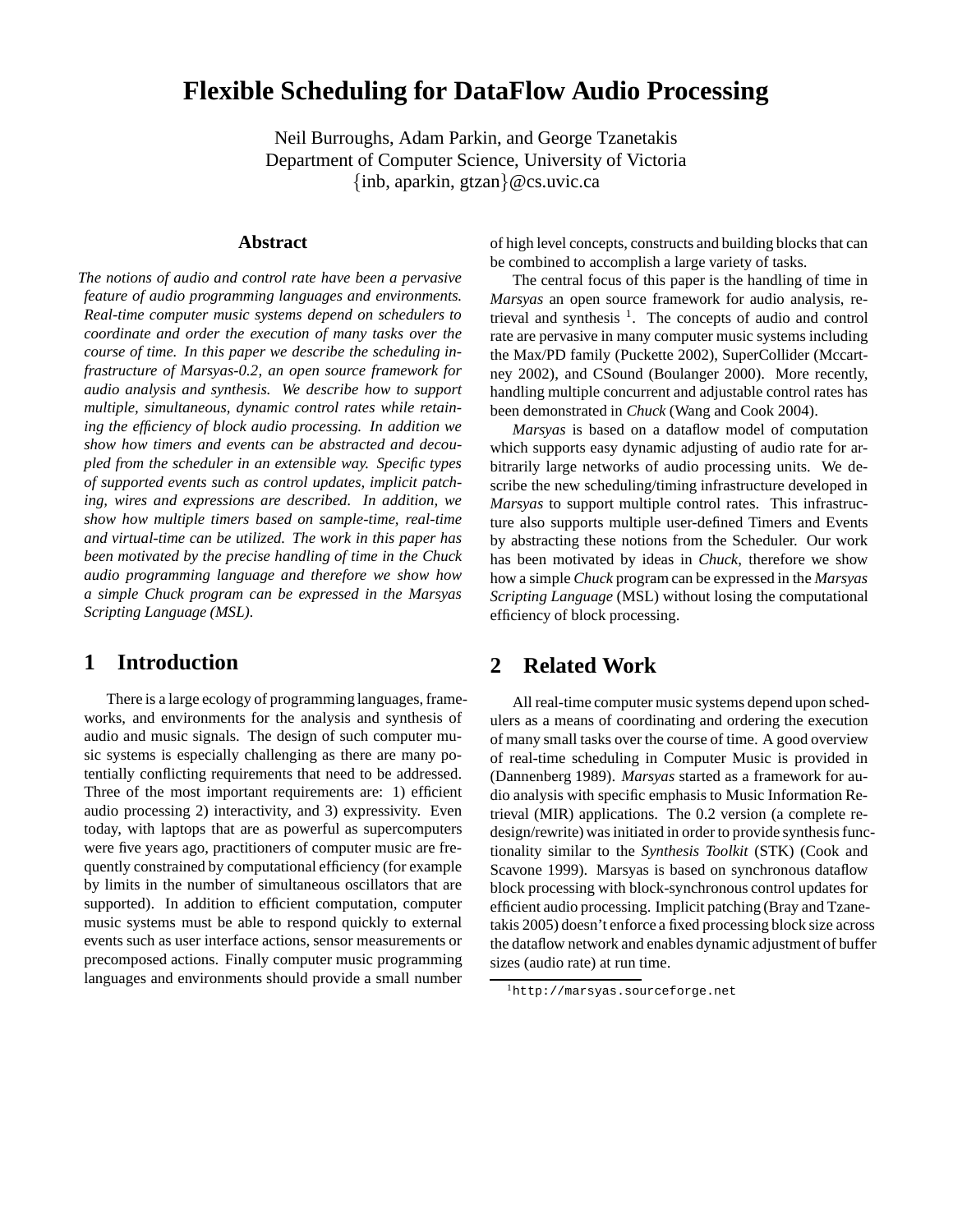The development of Marsyas has been influenced by a variety of existing systems and ideas. A detailed description of an object-oriented metamodel for audio processing with clear separation of synchronous dataflow and asynchronous control flow is provided in (Xavier 2005). The default pathbased naming of controls utilized in Marsyas is inspired by Open Sound Control (OSC) (Wright and Freed 1997), and the explicit representation of time in the processing of slices is inspired by SDIF (Schwarz and Wright 2000). The use of implicit patching using composites is similar to the block algebra in *Faust* (Graef, Kersten, and Orlarey 2006). Another influence has been the use of multiple control rates in Aura, a flexible object-oriented software synthesis system (Dannenberg and Brandt 1996). The timing infrastructure described in this paper was motivated by ideas from *Chuck* (Wang and Cook 2004). *Chuck* also influenced syntactic decisions for the Marsyas Scripting Language (MSL).

#### **3 The Marsyas Dataflow Architecture**

*Marsyas-0.2* is an open source software framework written in C++. A variety of existing building blocks are provided as dataflow components that can be composed to form more complicated algorithms. In addition, it is straightforward to extend the framework with new building blocks. In this section we provide a quick overview of the architecture in order to provide context for the remainder of the paper. *MarSystems* are the processing nodes of the dataflow network. Complicated audio processing networks can be expressed as a single large "Composite" *MarSystem* which is assembled by implicitly patching basic *MarSystems* (Bray and Tzanetakis 2005). Figure 1 shows how a Series composite consisting of a SoundFileSource src, Gain g, and AudioSink dest can be assembled in C++. At every iteration of the loop the audio rate is incremented starting from 1 sample (similar to *Chuck* or *STK*) until the block size of 1000 samples is reached. All the intermediate shared buffers between the *MarSystems* are adjusted automatically and the sound plays without interruption. Although this example might seem artificial dynamically adjusting window size is useful for analysis algorithms such as pitch synchronous overlap-add (PSOLA).

*MarSystems* process chunks of data called *Slices*. *Slices* can be viewed as a generalization of blocks of samples and are matrices of floating point numbers characterized by three parameters: number of samples (things that "occur" at different times), number of observations (things that "occur" at the same time) and sampling rate. Figure 2 shows a *MarSystem* for spectral processing that converts an incoming audio buffer of 512 samples of 1 observation at a sampling rate of 22050 to 1 samples of 512 observations (the FFT bins) at the lower sampling rate of 22050/512. Controls can be used to modify the behavior of *MarSystems* and utilize path notation similar to OSC(e.g. /net/gain/frequency). Updating controls is done in a slice synchronous manner.

### **4 Scheduling Infrastructure**

Scheduling is central to any computer music system. A scheduling request consists of an event and a time. The scheduler keeps track of pending requests. Computer music schedulers use times which are typically referencesto a single clock that is presumed to correspond to real (physical) time. In systems with explicit handling of time, like *Chuck*, events can be scheduled in sample time. Sample time is defined directly in terms of the number of audio samples generated. *Chuck* processes individual samples and therefore provides sample accurate timing. *Marsyas* can do sample accurate timing by setting inSamples to 1 but also allows to tradeoff more efficient block processing at the cost of more coarse timing at block boundaries. If audio computation takes longer than real-time then system time and sample time can be different. Both of these notions of time can be useful. In computer music programs it is also often convenient to have a time reference or references that do not correspond to real time. For example consider scheduling events in beats that are defined in relation to a conductor's baton. In this section we show how multiple notions of time and events are supported through objectoriented abstractions in *Marsyas*.

Each *MarSystem* object has its own *Virtual Scheduler* that manages an arbitrary number of *Event Schedulers*. Each *Event Scheduler* contains its own *Timer* that controls the rate at which time passes and events are dispatched. *Schedulers*themselves do not keep track of time but leave this task solely to the *Timer*. Structured this way events may be scheduled to any number of different *Timers*.

A *Timer* in *Marsyas* is any object that can read from a time source and trigger some action on each tick. A timer must also provide some way to specify units of time in its time base. The one restriction in defining a time source is that time must always advance. *Timers* are definable by the user pro-

```
MarSystem* net = mng.create("Series", "net");
net->addMarSystem(src);
net->addMarSys(g);
net->addMarSys(dest);
for (int i=1; i<1000; i++) {
 net->updctrl("natural/inSamples", i);
  net->tick(); }
```
Figure 1: Marsyas C++ dynamic audio rate adjustment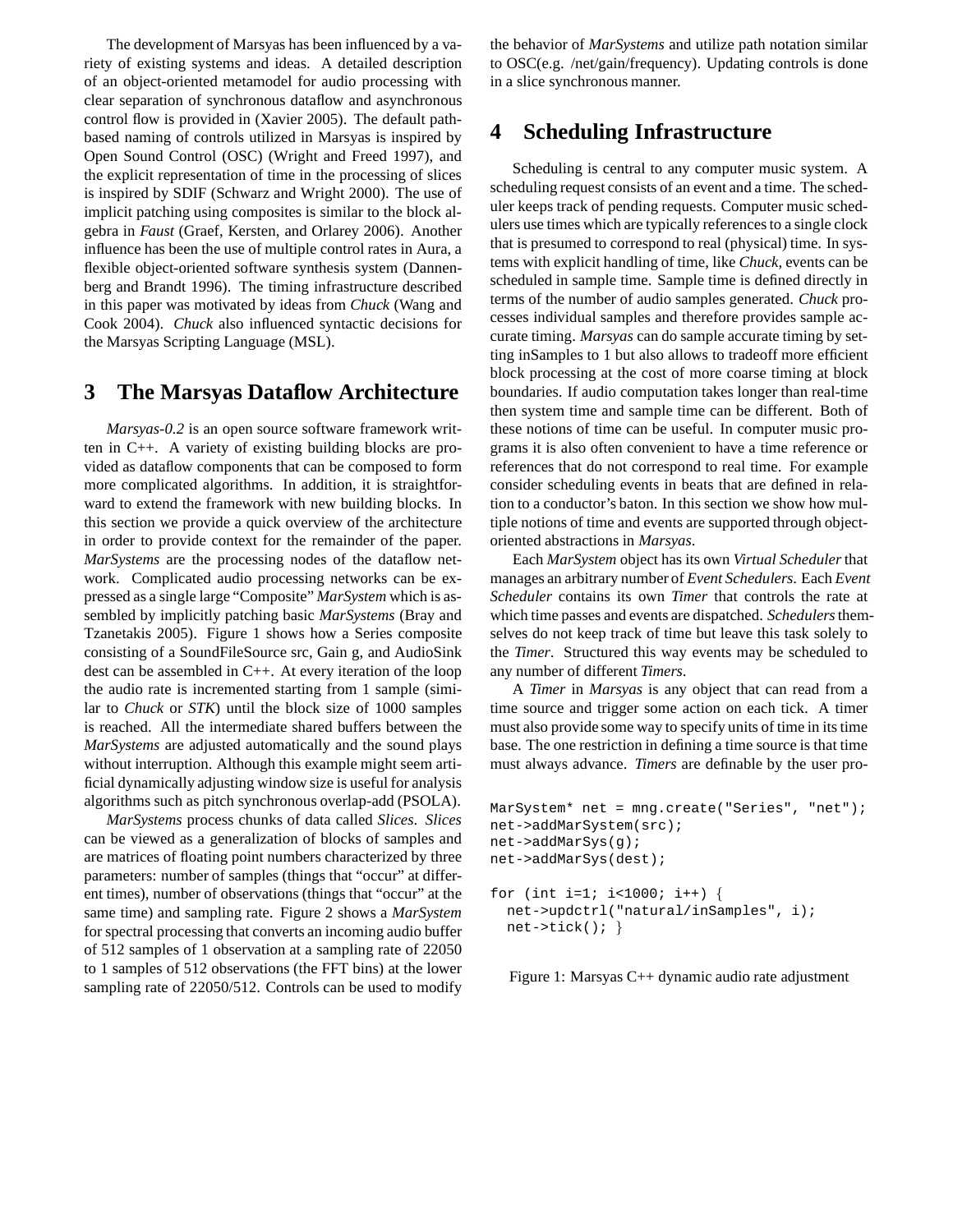

Figure 3: UML sequence diagram of event dispatch



Figure 2: MarSystem and corresponding slices for spectral processing

vided they support the *AbstractTimer* interface. The interface requires specification of the following: a method for determining the interval of time since the last reading, a method for comparing time intervals for that particular *Timer*, a trigger method which calls the Scheduler dispatch, and a method for converting time representations to the specific notion of time used by the *Timer*. This generalization of *Timers* allows for many different possibilities in controlling event scheduling. Linear and non-linear advancing are both possible.

*Events* are user definable actions that are "frozen" until dispatched. They are distinct from the normal flow of audio data. There are no restrictions on the types of events that can be defined. Perhaps the most common event is updating a *MarSystem* control. Another example is the *Wire* event which updates the value of a control based on the value of another control (similar to a control wire in Max/MSP, PD). Expressions involving multiple controls, constants and user defined functions are also *Events*. *Events* must supply a dispatch() method that the scheduler can call at the appropriate time. *Events* may take place immediately or some time in the future. The time at which an *event* happens may be specified by the user and depends on the *timer* that the requested time is with respect to. An *Event* is then sent to the scheduler and removed when its time interval has passed. The *Scheduler* then calls the *dispatch()* method on the event.

Figure 4 shows a UML class diagram of the scheduling architecture. Notice how multiple, user-defined *Timers* and *Events* can be supported by abstraction and are decoupled from the *Scheduler*. The UML sequence diagram of figure 3 shows the order of method calls between objects for performing a control update (a specific type of event).



Figure 4: UML class diagram of the scheduler's architecture.